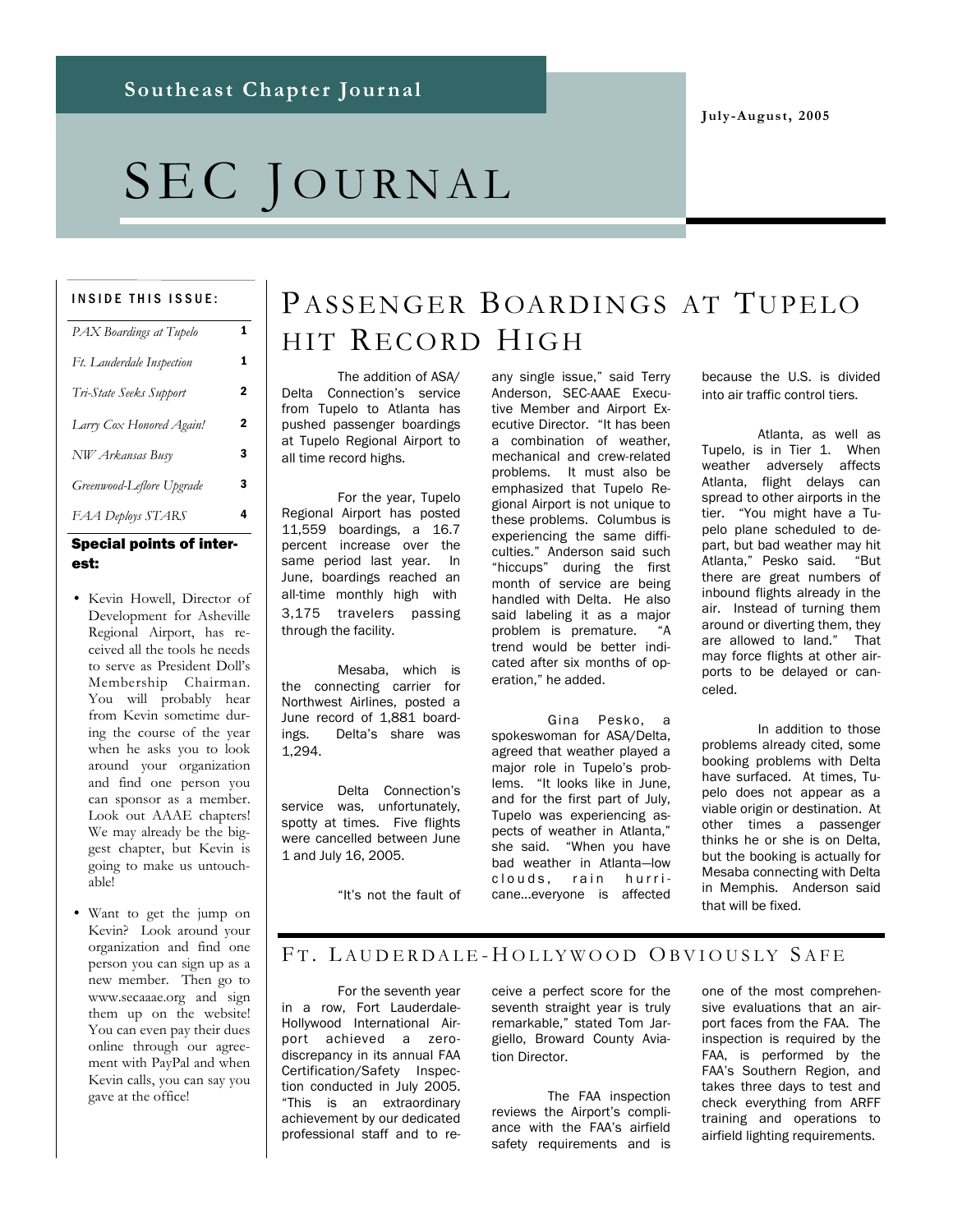# AIRPORT WANTS SUPPORT DURING DE DICATION

The Tri-State Airport Authority (West Virginia) tried to curry support from the community and elected officials on Saturday, August 13, 2005, to get the federal government to improve air service at the airport. The authority asked airport supporters to turn out at the airport at 9:30 a.m. Saturday for the dedication of a new training facility and rescue truck to boost airport safety.

During the ceremony, the authority collected signatures of support for a \$500,000 federal grant the airport hopes to receive. The authority is also encouraging people to send letters to their elected officials to try to block the Federal Aviation Administration from closing the air traffic control tower between the hours of midnight and 5:00 a.m. according to Alpa Shah, operations manager for the airport.

sign a commitment letter pledging they will fly out of the Tri-State Airport if more air service is provided. This moral support is bolstered by the \$120,000 worth of pledged financial support from more than 50 businesses and private donors who give the airport leverage for a \$500,000 small community air service grant, Shah said.

The federal government has rejected the Tri-State Airport for the grant three years running.

The grant requires proof of support by the community, Shah said.

"It will be a letter of commitment from the community," Shah said. "We will have something written up where people are saying they support the airport, not just morally, but, if the

Tri-State Airport has better air service, they will fly out of Huntington more. It will be better for all of us."

Many business leaders have said better air service will improve the Huntington area's ability to attract employees and grow the economy.

The airport will learn in September whether their efforts are successful when the recipients are announced. The airport would use the \$500,000 for promotions, attracting more airlines and creating a rebate program for the airport's two current airlines—USAirways and Delta subsidiary Comair—to lower fares, Shah said. The grant would allow the airport to boost advertising on billboards, print media, radio, television, with travel agents and at local fairs, according to Shah.

The airport also wants people to

# LARRY COX, A.A.E., NAMED TO TENNESSEE AVIATION HALL OF FAME

The Tennessee Aviation Hall of Fame directors have selected Larry D. Cox, A.A.E., president and CEO of the Memphis-Shelby County Airport Authority, for induction during ceremonies set for November 12, 2005, at the Tennessee Museum of Aviation in Sevierville, Tenn.

Cox is an active AAAE Past

Chairman and a member of the association's Policy Review Committee. He is past president of the Southeast Chapter—AAAE and holds a long list of airport and aviation achievements and honors.

Aviation Hall of Fame Founder and Chairman Bob Minter said,

"Larry Cox has lead the Memphis International Airport to prominence around the globe. For more than 10 years, Memphis International has been the leading air cargo airport in the entire world. As an example, 3.55 million metric tons of air cargo were handled in Memphis in 2004."

### AIRPORT FALLING APART

Many passengers have concluded that the Nassau International Airport is literally falling apart. On Wednesday, August 11, 2005, passengers complained that the restrooms were filthy, conveyor belts were insufficient and malfunctioning, the air conditioner was out of service, and the roof was leaking along with a laundry list of other problems plaguing the facility.

Nassau International is the main airport in the small country.

Workers are not too happy either. Ambrose Smith, operator of the Airport Business Centre says passengers go outside to smoke, sit on makeshift benches and dodge the rodents running back and forth to the mounds of garbage in a holding room next door.

And the smell is bad, too.

Smith said the parking facilities are deplorable and there is a need for increased parking enforcement.

Following months of work on the airport runways, Captain Valentino Collie who flies with Southern Air says significant hazards remain. Humps in the ramp create ponding where passenger deboard and they have to wade through the water to get to the terminal.

Minister Hanna-Martin says that her Ministry is mindful of the many concerns expressed. "I have spoken with the management there and the chairman of the board and I have been advised that they will put a team in place to ensure at a minimum we will at least keep the areas pleasant...in terms of cleanliness."

*Now, do you feel much better about the problems sitting on your desk this morning?*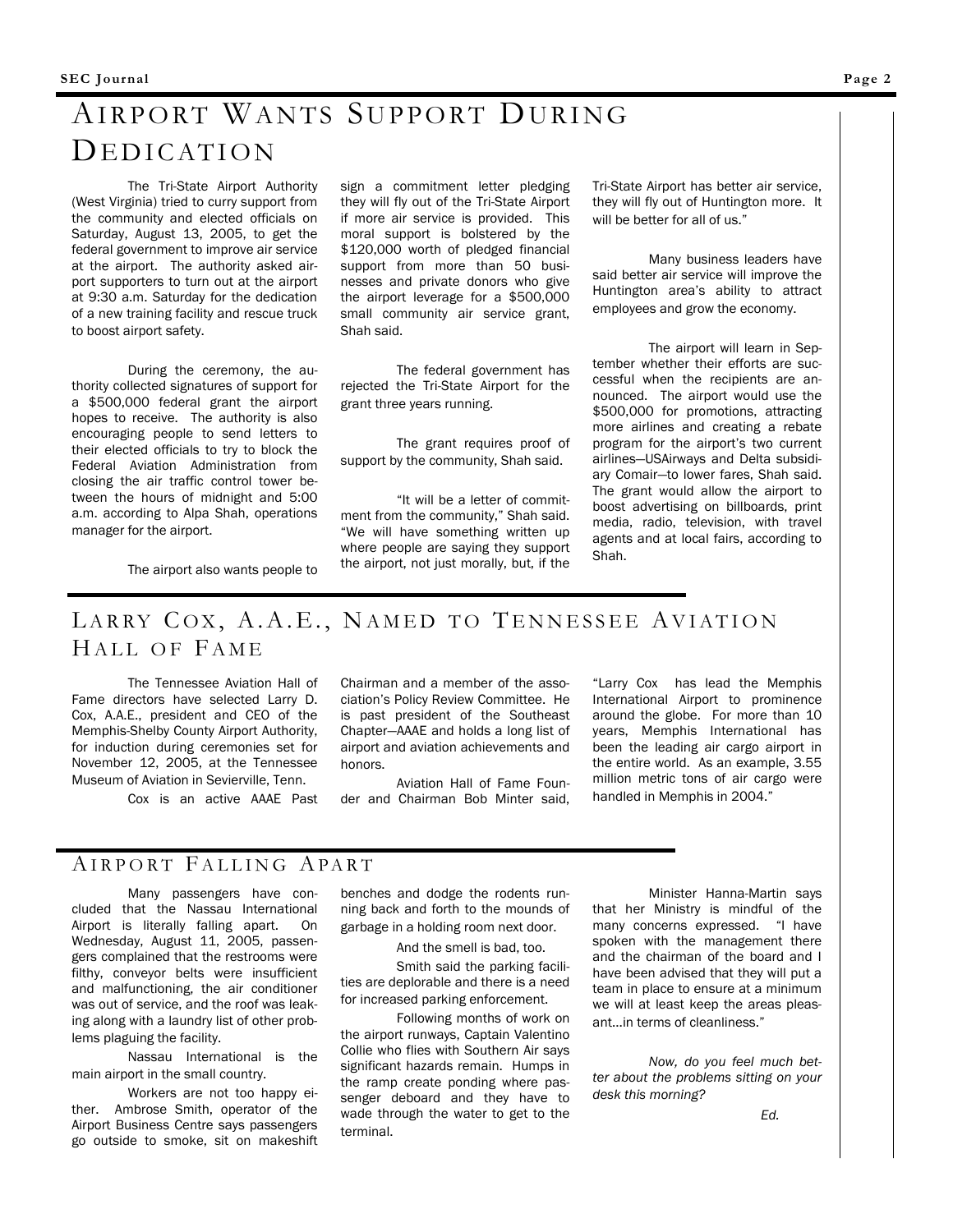# NORTHWEST ARKANSAS HAS NEAR RECORD MONTH

July was a near record month for the Northwest Arkansas Regional Airport at Highfill, which reported the second-highest boarding volume in its seven-year history.

The 51,016 revenue passengers that boarded planes in July were surpassed only by the record-breaking 55,923 revenue passengers that boarded planes in June. That is when people who attended Wal-Mart Stores, Inc., shareholders meetings in May and a Promise Keepers rally in Fayetteville in June boarded aircraft to head back home.

SEC-AAAE Past President and Airport Director Kelly Johnson, A.A.E., said there were no large or special events in July

## Airport Awarded Project Money

Federal officials have awarded Lynchburg Regional Airport (Va.) \$522,687 for design and engineering work on its runway extension, the airto draw more passengers, but enplanements were still up by 13.59 percent from July 2004. "I think we had more traffic because air fares are still good," said Johnson. "The airlines are trying to retain market share and they have done a fairly decent job holding the line on fares."

Johnson also said the area's continued population growth means there are more people who fly and families are still taking their annual summer vacations.

The Fort Smith Regional Airport also reported increased passenger volumes. Fort Smith had 9,286 enplanements in July, a 9.27 percent increase

recently announced. The airport seeks to extend its 5,799-foot runway—the shortest primary runway of any commercial airport in Virginia—by 1,301

#### from the 8,498 boardings in July 2004.

SEC-AAAE Executive Member and Airport Director Kent Penny said the passenger volumes would have been higher, but severe storms at airline hubs, including Dallas/Fort Worth and Memphis, affected flights. Passengers were unable to get out of those hubs and to their destinations, including Fort Smith.

The Fort Smith Airport started a "Simply Fly Fort Smith" marketing campaign this month to ensure aircraft are as full as possible, Penny said.

feet. The project's design will start this month. Officials hope to bid the construction in March with work beginning in Spring.

### HELIPORT TO CLOSE

Miami's sole heliport will close September 1 until the Federal Aviation Administration and the State of Florida review its planned move to a new Watson Island site.

It will be several months before New Jersey-based Linden Airport Services Corporation can work on the facility—from plans that are significantly downsized from the original.

Paul Dudley with Linden says, "We started this process in 1994 and we're ready to go. It really depends on the city and I'm not sure where it is with it. It should take three to four months for the state to look at it."

Mr. Dudley says he regrets the heliport void. "The window for simultaneous operations was lost," he said.

### RENOVATIONS AT GREENWOOD-LEFLORE DISCUSSED

Greenwood-Leflore Airport (Miss.) is expecting more than \$250,000 in renovations to prepare for the closure of the Federal Aviation Administration flight service station located at the airport. "This comes at a momentous time. Our application was prompted by the closing. I'm pleased we got this grant," says SEC-AAAE Executive Member and Airport Manager Bardin Redditt.

The Flight Service Station (FSS) is open 24 hours-a-day and manages air traffic when the air traffic control tower closes at 6:00 p.m. The airport relies on the FSS to control runway lighting after dark.

Earlier this year, the Federal Aviation Administration announced it would turn control of the FSS over to Lockheed Martin in October. The company expects to close the station in March or April.

To compensate for the

loss, the grant will fund numerous updates, including the purchase of pilot controlled lighting for the runway system.

The grant from the United States Department of Transportation will fund 95 percent of the \$273,118 project. The remaining five percent will be equally divided by the Mississippi Department of Transportation and the airport's budget.